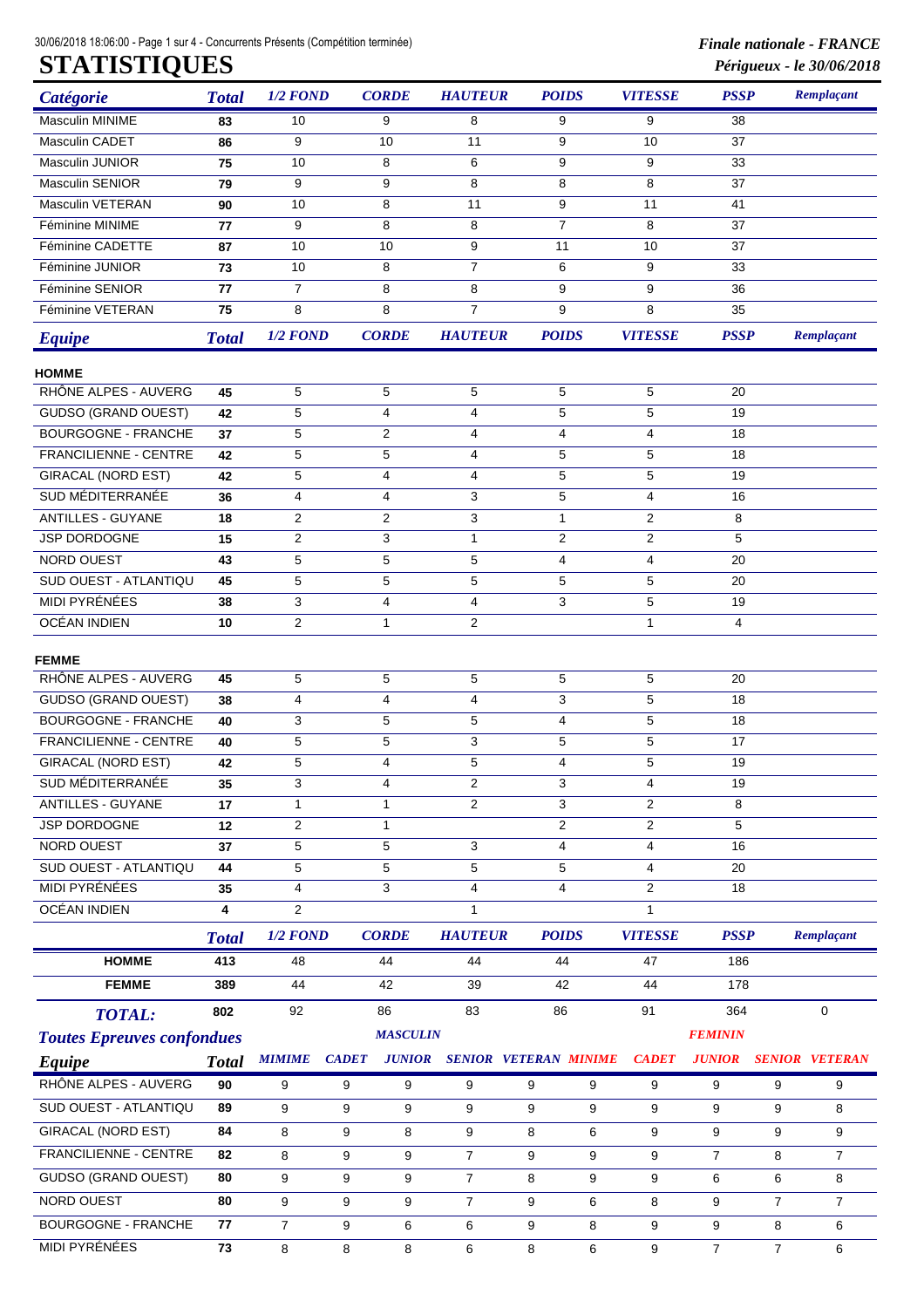30/06/2018 18:06:00 - Page 2 sur 4 - Concurrents Présents (Compétition terminée) *Finale nationale - FRANCE*

| SUD MÉDITERRANÉE              | 71<br>8        |               | 8                             | 6               | $\overline{7}$ | $\overline{7}$               | 8              | 8              | $\overline{7}$ | $\overline{7}$ | 5                     |  |  |  |  |  |  |
|-------------------------------|----------------|---------------|-------------------------------|-----------------|----------------|------------------------------|----------------|----------------|----------------|----------------|-----------------------|--|--|--|--|--|--|
| ANTILLES - GUYANE             | 35             |               | 1                             |                 | 9              | 8                            |                | $\overline{2}$ |                | 7              | 8                     |  |  |  |  |  |  |
| JSP DORDOGNE                  | 27             | 8             | 5                             | $\overline{2}$  |                |                              | $\overline{7}$ | $\overline{4}$ | 1              |                |                       |  |  |  |  |  |  |
| OCÉAN INDIEN                  | 14             |               | 1                             |                 | 3              | 6                            |                | 2              |                |                | $\overline{2}$        |  |  |  |  |  |  |
| Nb Equipe: 12<br><b>TOTAL</b> | 802            | 83            | 86                            | 75              | 79             | 90                           | 77             | 87             | 73             | 77             | 75                    |  |  |  |  |  |  |
| $1/2$ FOND                    |                |               |                               | <b>MASCULIN</b> |                |                              |                | <b>FEMININ</b> |                |                |                       |  |  |  |  |  |  |
| Equipe                        | <b>Total</b>   | <b>MIMIME</b> | <b>JUNIOR</b><br><b>CADET</b> |                 |                | <b>SENIOR VETERAN MINIME</b> |                | <b>CADET</b>   | <b>JUNIOR</b>  |                | <b>SENIOR VETERAN</b> |  |  |  |  |  |  |
| RHÔNE ALPES - AUVERG          | 10             | $\mathbf{1}$  | 1                             | 1               | 1              | 1                            | 1              | $\mathbf{1}$   | 1              | 1              | $\mathbf{1}$          |  |  |  |  |  |  |
| <b>GUDSO (GRAND OUEST)</b>    | 9              | $\mathbf{1}$  | $\mathbf{1}$                  | $\mathbf{1}$    | $\mathbf{1}$   | $\mathbf{1}$                 | $\mathbf{1}$   | $\mathbf{1}$   | $\mathbf{1}$   |                | $\mathbf{1}$          |  |  |  |  |  |  |
| <b>BOURGOGNE - FRANCHE</b>    | 8              | $\mathbf{1}$  | $\mathbf{1}$                  | $\mathbf{1}$    | $\mathbf{1}$   | 1                            |                | $\mathbf{1}$   | $\mathbf{1}$   | 1              |                       |  |  |  |  |  |  |
| <b>FRANCILIENNE - CENTRE</b>  | 10             | $\mathbf{1}$  | $\mathbf{1}$                  | $\mathbf{1}$    | $\mathbf{1}$   | 1                            | $\mathbf{1}$   | $\mathbf{1}$   | $\mathbf{1}$   | $\mathbf{1}$   | $\mathbf{1}$          |  |  |  |  |  |  |
| <b>GIRACAL (NORD EST)</b>     | 10             | $\mathbf{1}$  | $\mathbf{1}$                  | 1               | 1              | 1                            | $\mathbf{1}$   | $\mathbf{1}$   | 1              | 1              | $\mathbf{1}$          |  |  |  |  |  |  |
| SUD MÉDITERRANÉE              | $\overline{7}$ | $\mathbf{1}$  | $\mathbf{1}$                  | $\mathbf{1}$    |                | $\mathbf{1}$                 | $\mathbf{1}$   |                | $\mathbf{1}$   |                | $\mathbf{1}$          |  |  |  |  |  |  |
| <b>ANTILLES - GUYANE</b>      | 3              |               |                               |                 | $\mathbf{1}$   | 1                            |                | 1              |                |                |                       |  |  |  |  |  |  |
| <b>JSP DORDOGNE</b>           | 4              | $\mathbf{1}$  |                               | $\mathbf{1}$    |                |                              | $\mathbf{1}$   |                | $\mathbf{1}$   |                |                       |  |  |  |  |  |  |
| NORD OUEST                    | 10             | $\mathbf{1}$  | $\mathbf{1}$                  | $\mathbf{1}$    | 1              | 1                            | $\mathbf{1}$   | $\mathbf{1}$   | 1              | 1              | $\mathbf{1}$          |  |  |  |  |  |  |
| SUD OUEST - ATLANTIQU         | 10             | $\mathbf{1}$  | $\mathbf{1}$                  | $\mathbf{1}$    | 1              | 1                            | $\mathbf{1}$   | $\mathbf{1}$   | $\mathbf{1}$   | $\mathbf{1}$   | $\mathbf{1}$          |  |  |  |  |  |  |
| <b>MIDI PYRÉNÉES</b>          | $\overline{7}$ | $\mathbf{1}$  | $\mathbf{1}$                  | $\mathbf{1}$    |                |                              | $\mathbf{1}$   | $\mathbf{1}$   | $\mathbf{1}$   | 1              |                       |  |  |  |  |  |  |
| OCÉAN INDIEN                  | 4              |               |                               |                 | 1              | 1                            |                | $\mathbf{1}$   |                |                | $\mathbf{1}$          |  |  |  |  |  |  |
| <b>Total</b>                  | 92             | 10            | 9<br>10                       |                 | 9              | 10                           | 9              | 10             | 10             | $\overline{7}$ | 8                     |  |  |  |  |  |  |
| <b>CORDE</b>                  |                |               |                               | <b>MASCULIN</b> |                |                              | <b>FEMININ</b> |                |                |                |                       |  |  |  |  |  |  |
| Equipe                        | <b>Total</b>   | <b>MIMIME</b> | <b>CADET</b>                  | <b>JUNIOR</b>   |                | <b>SENIOR VETERAN MINIME</b> |                | <b>CADET</b>   | <b>JUNIOR</b>  |                | <b>SENIOR VETERAN</b> |  |  |  |  |  |  |
| RHÔNE ALPES - AUVERG          | 10             | 1             | 1                             | $\mathbf{1}$    | 1              | 1                            | $\mathbf{1}$   | 1              | 1              | $\mathbf{1}$   | 1                     |  |  |  |  |  |  |
| <b>GUDSO (GRAND OUEST)</b>    | 8              | $\mathbf{1}$  | $\mathbf{1}$                  | $\mathbf{1}$    | 1              |                              | $\mathbf{1}$   | $\mathbf{1}$   | $\mathbf{1}$   | $\mathbf{1}$   |                       |  |  |  |  |  |  |
| <b>BOURGOGNE - FRANCHE</b>    | $\overline{7}$ |               | 1                             |                 |                | 1                            | $\mathbf{1}$   | $\mathbf{1}$   | $\mathbf{1}$   | $\mathbf{1}$   | 1                     |  |  |  |  |  |  |
| <b>FRANCILIENNE - CENTRE</b>  | 10             | $\mathbf{1}$  | $\mathbf{1}$                  | $\mathbf{1}$    | 1              | $\mathbf{1}$                 | $\mathbf{1}$   | $\mathbf{1}$   | $\mathbf{1}$   | $\mathbf{1}$   | $\mathbf{1}$          |  |  |  |  |  |  |
| <b>GIRACAL (NORD EST)</b>     | 8              | $\mathbf{1}$  | $\mathbf{1}$                  |                 | $\mathbf{1}$   | 1                            |                | $\mathbf{1}$   | 1              | $\mathbf{1}$   | $\mathbf{1}$          |  |  |  |  |  |  |
| SUD MÉDITERRANÉE              | 8              | $\mathbf{1}$  | $\mathbf{1}$                  | $\mathbf{1}$    | 1              |                              | $\mathbf{1}$   | $\mathbf{1}$   | $\mathbf{1}$   | $\mathbf{1}$   |                       |  |  |  |  |  |  |
| <b>ANTILLES - GUYANE</b>      | 3              |               |                               |                 | $\mathbf{1}$   | 1                            |                |                |                |                | $\mathbf{1}$          |  |  |  |  |  |  |
| JSP DORDOGNE                  | 4              | $\mathbf{1}$  | $\mathbf{1}$                  | $\mathbf{1}$    |                |                              |                | $\mathbf{1}$   |                |                |                       |  |  |  |  |  |  |
| NORD OUEST                    | 10             | $\mathbf{1}$  | $\mathbf{1}$                  | 1               | $\mathbf{1}$   | $\mathbf{1}$                 | $\mathbf{1}$   | $\mathbf{1}$   | $\mathbf{1}$   | $\mathbf{1}$   | $\mathbf{1}$          |  |  |  |  |  |  |
| SUD OUEST - ATLANTIQU         | 10             | $\mathbf{1}$  | $\mathbf{1}$                  | $\mathbf{1}$    | $\mathbf{1}$   | $\mathbf{1}$                 | $\mathbf{1}$   | $\mathbf{1}$   | $\mathbf{1}$   | $\mathbf{1}$   | $\mathbf{1}$          |  |  |  |  |  |  |
| MIDI PYRÉNÉES                 | $\mathbf{7}$   | $\mathbf{1}$  | $\mathbf{1}$                  | $\mathbf{1}$    |                | $\mathbf{1}$                 | $\mathbf{1}$   | $\mathbf{1}$   |                |                | $\mathbf{1}$          |  |  |  |  |  |  |
| OCÉAN INDIEN                  | $\mathbf{1}$   |               |                               |                 | 1              |                              |                |                |                |                |                       |  |  |  |  |  |  |
| <b>Total</b>                  | 86             | 9             | 10                            | 8               | 9              | 8                            | 8              | 10             | 8              | 8              | 8                     |  |  |  |  |  |  |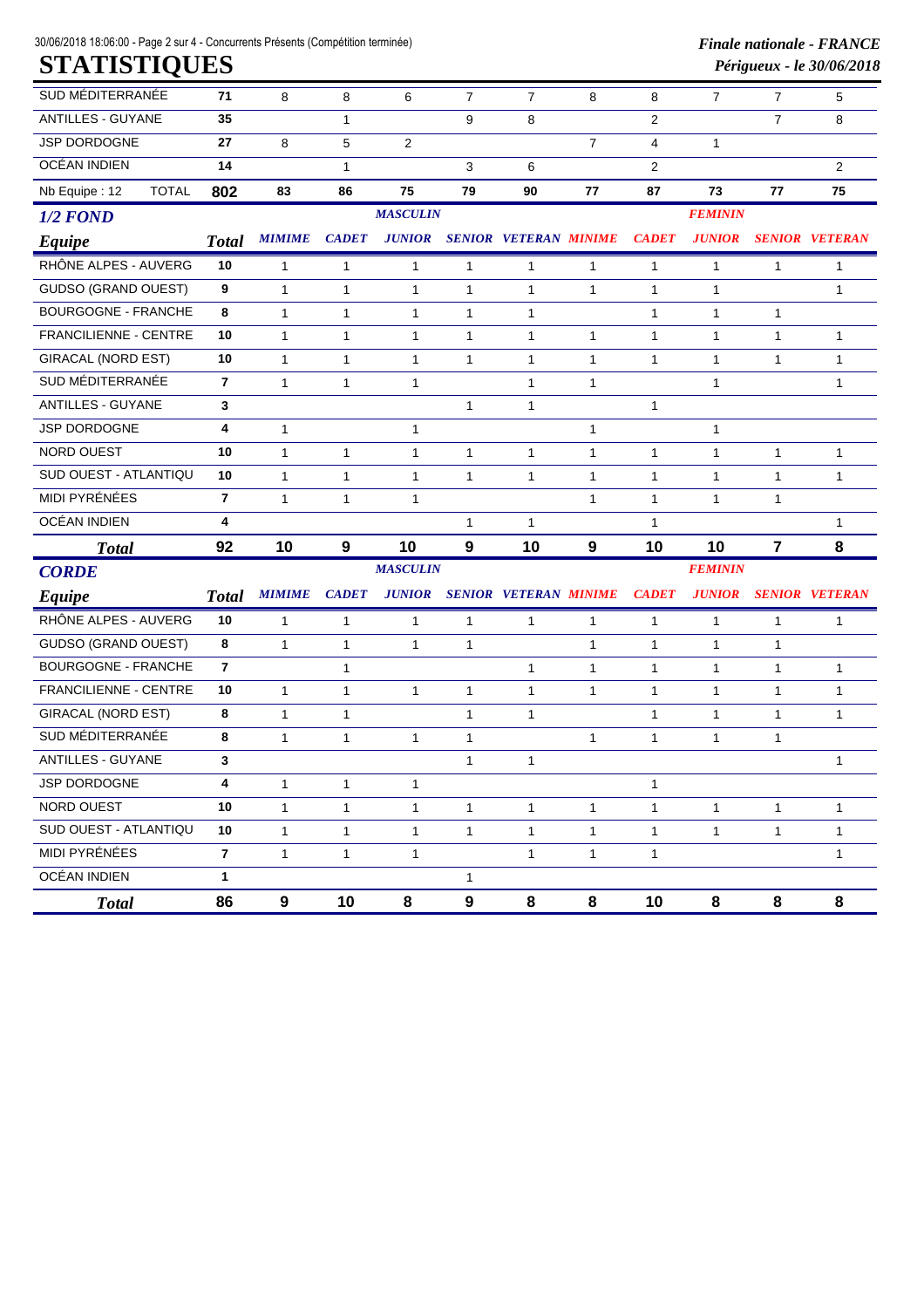| <b>HAUTEUR</b>               |                |                |              | <b>MASCULIN</b> |              |                              |                         |                | <b>FEMININ</b> |                |                       |  |  |  |
|------------------------------|----------------|----------------|--------------|-----------------|--------------|------------------------------|-------------------------|----------------|----------------|----------------|-----------------------|--|--|--|
| Equipe                       | <b>Total</b>   | <b>MIMIME</b>  | <b>CADET</b> | <b>JUNIOR</b>   |              | <b>SENIOR VETERAN MINIME</b> |                         | <b>CADET</b>   | <b>JUNIOR</b>  |                | <b>SENIOR VETERAN</b> |  |  |  |
| RHÔNE ALPES - AUVERG         | 10             | 1              | 1            | 1               | 1            | 1                            | 1                       | 1              | 1              | 1              | 1                     |  |  |  |
| <b>GUDSO (GRAND OUEST)</b>   | 8              | 1              | 1            | 1               |              | $\mathbf{1}$                 | 1                       | $\mathbf{1}$   | 1              |                | 1                     |  |  |  |
| <b>BOURGOGNE - FRANCHE</b>   | 9              | $\mathbf{1}$   | 1            |                 | 1            | 1                            | 1                       | 1              | 1              | 1              | 1                     |  |  |  |
| <b>FRANCILIENNE - CENTRE</b> | $\overline{7}$ | 1              | 1            | 1               |              | 1                            | 1                       | $\mathbf{1}$   |                | 1              |                       |  |  |  |
| <b>GIRACAL (NORD EST)</b>    | 9              |                | 1            | 1               | 1            | 1                            | 1                       | 1              | 1              | 1              | 1                     |  |  |  |
| SUD MÉDITERRANÉE             | 5              | $\mathbf{1}$   |              |                 | $\mathbf{1}$ | 1                            | 1                       | $\mathbf{1}$   |                |                |                       |  |  |  |
| <b>ANTILLES - GUYANE</b>     | 5              |                | 1            |                 | 1            | 1                            |                         |                |                | 1              | 1                     |  |  |  |
| JSP DORDOGNE                 | $\mathbf{1}$   |                | 1            |                 |              |                              |                         |                |                |                |                       |  |  |  |
| <b>NORD OUEST</b>            | 8              | 1              | 1            | $\mathbf{1}$    | 1            | 1                            |                         |                | $\mathbf{1}$   | 1              | 1                     |  |  |  |
| SUD OUEST - ATLANTIQU        | 10             | 1              | 1            | 1               | 1            | 1                            | 1                       | $\mathbf{1}$   | 1              | 1              | 1                     |  |  |  |
| MIDI PYRÉNÉES                | 8              | $\mathbf{1}$   | 1            |                 | 1            | 1                            | 1                       | 1              | 1              | 1              |                       |  |  |  |
| OCÉAN INDIEN                 | 3              |                | 1            |                 |              | 1                            |                         | $\mathbf{1}$   |                |                |                       |  |  |  |
| <b>Total</b>                 | 83             | 8              | 11           | 6               | 8            | 11                           | 8                       | 9              | 7              | 8              | $\overline{7}$        |  |  |  |
| <b>POIDS</b>                 |                |                |              | <b>MASCULIN</b> |              |                              |                         |                | <b>FEMININ</b> |                |                       |  |  |  |
| Equipe                       | <b>Total</b>   | <b>MIMIME</b>  | <b>CADET</b> | <b>JUNIOR</b>   |              | <b>SENIOR VETERAN MINIME</b> |                         | <b>CADET</b>   | <b>JUNIOR</b>  |                | <b>SENIOR VETERAN</b> |  |  |  |
| RHÔNE ALPES - AUVERG         | 10             | 1              | 1            | $\mathbf{1}$    | $\mathbf{1}$ | 1                            | 1                       | $\mathbf{1}$   | 1              | $\mathbf{1}$   | 1                     |  |  |  |
| <b>GUDSO (GRAND OUEST)</b>   | 8              | 1              | 1            | $\mathbf{1}$    | $\mathbf{1}$ | $\mathbf{1}$                 | 1                       | $\mathbf{1}$   |                |                | $\mathbf{1}$          |  |  |  |
| <b>BOURGOGNE - FRANCHE</b>   | 8              | $\mathbf{1}$   | $\mathbf{1}$ | 1               |              | $\mathbf{1}$                 | 1                       | $\mathbf{1}$   | 1              | $\mathbf{1}$   |                       |  |  |  |
| <b>FRANCILIENNE - CENTRE</b> | 10             | 1              | 1            | $\mathbf{1}$    | $\mathbf{1}$ | $\mathbf{1}$                 | 1                       | $\mathbf{1}$   | 1              | 1              | $\mathbf{1}$          |  |  |  |
| <b>GIRACAL (NORD EST)</b>    | 9              | 1              | 1            | $\mathbf{1}$    | 1            | 1                            |                         | $\mathbf{1}$   | 1              | 1              | 1                     |  |  |  |
| SUD MÉDITERRANÉE             | 8              | 1              | 1            | 1               | 1            | 1                            |                         | $\mathbf{1}$   |                | 1              | 1                     |  |  |  |
| ANTILLES - GUYANE            | 4              |                |              |                 | 1            |                              |                         | $\mathbf{1}$   |                | 1              | 1                     |  |  |  |
| JSP DORDOGNE                 | 4              | 1              | 1            |                 |              |                              | 1                       | $\mathbf{1}$   |                |                |                       |  |  |  |
| <b>NORD OUEST</b>            | 8              | 1              | 1            | $\mathbf{1}$    |              | 1                            |                         | $\mathbf{1}$   | 1              | $\mathbf{1}$   | 1                     |  |  |  |
| SUD OUEST - ATLANTIQU        | 10             | 1              | $\mathbf{1}$ | $\mathbf{1}$    | $\mathbf{1}$ | $\mathbf{1}$                 | 1                       | $\mathbf{1}$   | $\mathbf{1}$   | 1              | 1                     |  |  |  |
| MIDI PYRÉNÉES                | 7              |                |              | $\mathbf{1}$    | $\mathbf{1}$ | 1                            | 1                       | $\mathbf{1}$   |                | 1              | 1                     |  |  |  |
| OCÉAN INDIEN                 | 0              |                |              |                 |              |                              |                         |                |                |                |                       |  |  |  |
| <b>Total</b>                 | 86             | 9              | 9            | 9               | 8            | 9                            | $\overline{\mathbf{7}}$ | 11             | 6              | 9              | $\boldsymbol{9}$      |  |  |  |
| <b>PSSP</b>                  |                |                |              | <b>MASCULIN</b> |              |                              |                         |                | <b>FEMININ</b> |                |                       |  |  |  |
| Equipe                       | <b>Total</b>   | <b>MIMIME</b>  | <b>CADET</b> | <b>JUNIOR</b>   |              | <b>SENIOR VETERAN MINIME</b> |                         | <b>CADET</b>   | <b>JUNIOR</b>  |                | <b>SENIOR VETERAN</b> |  |  |  |
| RHÔNE ALPES - AUVERG         | 40             | 4              | 4            | 4               | 4            | 4                            | 4                       | 4              | 4              | 4              | 4                     |  |  |  |
| <b>GUDSO (GRAND OUEST)</b>   | 37             | $\overline{4}$ | 4            | 4               | 3            | 4                            | 4                       | $\overline{4}$ | $\overline{c}$ | 4              | 4                     |  |  |  |
| <b>BOURGOGNE - FRANCHE</b>   | 36             | 3              | 4            | 3               | 4            | 4                            | 4                       | 4              | 4              | 3              | 3                     |  |  |  |
| FRANCILIENNE - CENTRE        | 35             | 3              | 4            | 4               | 3            | 4                            | 4                       | $\overline{4}$ | 3              | 3              | 3                     |  |  |  |
| <b>GIRACAL (NORD EST)</b>    | 38             | 4              | 4            | 4               | 4            | 3                            | 3                       | 4              | 4              | 4              | 4                     |  |  |  |
| SUD MÉDITERRANÉE             | 35             | 4              | 4            | $\overline{c}$  | 3            | 3                            | 4                       | $\overline{4}$ | $\overline{4}$ | 4              | 3                     |  |  |  |
| ANTILLES - GUYANE            | 16             |                |              |                 | 4            | 4                            |                         |                |                | 4              | 4                     |  |  |  |
| JSP DORDOGNE                 | 10             | 4              | $\mathbf{1}$ |                 |              |                              | 4                       | $\mathbf{1}$   |                |                |                       |  |  |  |
| NORD OUEST                   | 36             | 4              | 4            | 4               | 4            | 4                            | 4                       | $\overline{4}$ | 4              | $\overline{2}$ | $\overline{2}$        |  |  |  |
| SUD OUEST - ATLANTIQU        | 40             | 4              | 4            | 4               | 4            | 4                            | 4                       | $\overline{4}$ | 4              | 4              | 4                     |  |  |  |
| MIDI PYRÉNÉES                | 37             | 4              | 4            | 4               | 3            | 4                            | $\overline{2}$          | 4              | 4              | 4              | 4                     |  |  |  |
| OCÉAN INDIEN                 | 4              |                |              |                 | $\mathbf{1}$ | 3                            |                         |                |                |                |                       |  |  |  |
| <b>Total</b>                 | 364            | 38             | 37           | 33              | 37           | 41                           | 37                      | 37             | 33             | 36             | 35                    |  |  |  |